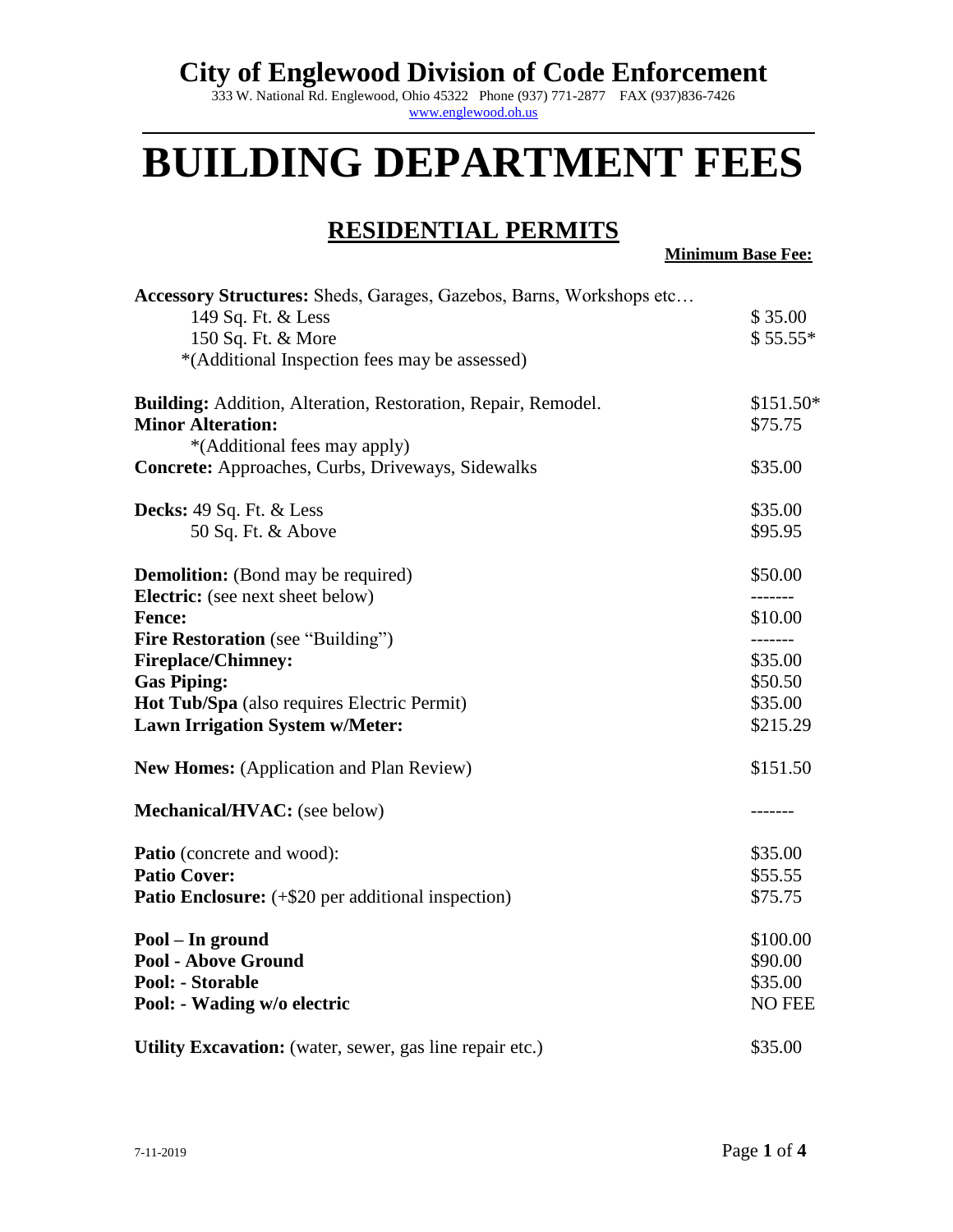333 W. National Rd. Englewood, Ohio 45322 Phone (937) 771-2877 FAX (937)836-7426 [www.englewood.oh.us](http://www.englewood.oh.us/)

## **Residential Electrical Fees**

|                                                                                                                 | <b>Minimum Base Fee:</b> |
|-----------------------------------------------------------------------------------------------------------------|--------------------------|
| <b>Base Fee:</b> New Construction/Addition/Alteration/Remodel<br>*(Additional fees may be assessed Upon Review) | \$80.80                  |
| <b>Service Reconnect</b>                                                                                        | \$35.35                  |
| Temporary Electric Pole                                                                                         | \$50.50                  |
| Electric Service Upgrade                                                                                        | \$35.35                  |
| With Additional Wiring                                                                                          | \$70.70                  |
| Swimming Pools & Hot Tub/Spa Electric:                                                                          |                          |
| In-Ground Pools                                                                                                 | \$90.90                  |
| Above Ground & Storable Pools                                                                                   | \$45.45                  |
| Hot Tubs & Spas                                                                                                 | \$45.45                  |

**State of Ohio 1% surcharge is required for ALL Residential Electric Permit Fees.**

## **Residential HVAC Fees**

| <b>Replacement Heat &amp; A/C combo</b> or Heat Pump (includes electric fee) | \$90.90 |
|------------------------------------------------------------------------------|---------|
| <b>Replacement Heat OR A/C</b> (includes electric fee)                       | \$60.60 |
| <b>Duct Extensions</b>                                                       | \$50.50 |
| Gas piping                                                                   | \$50.50 |
| Re-inspect Fee                                                               | \$50.50 |

#### **State of Ohio 1% surcharge is required for ALL Residential Electric Permit Fees.**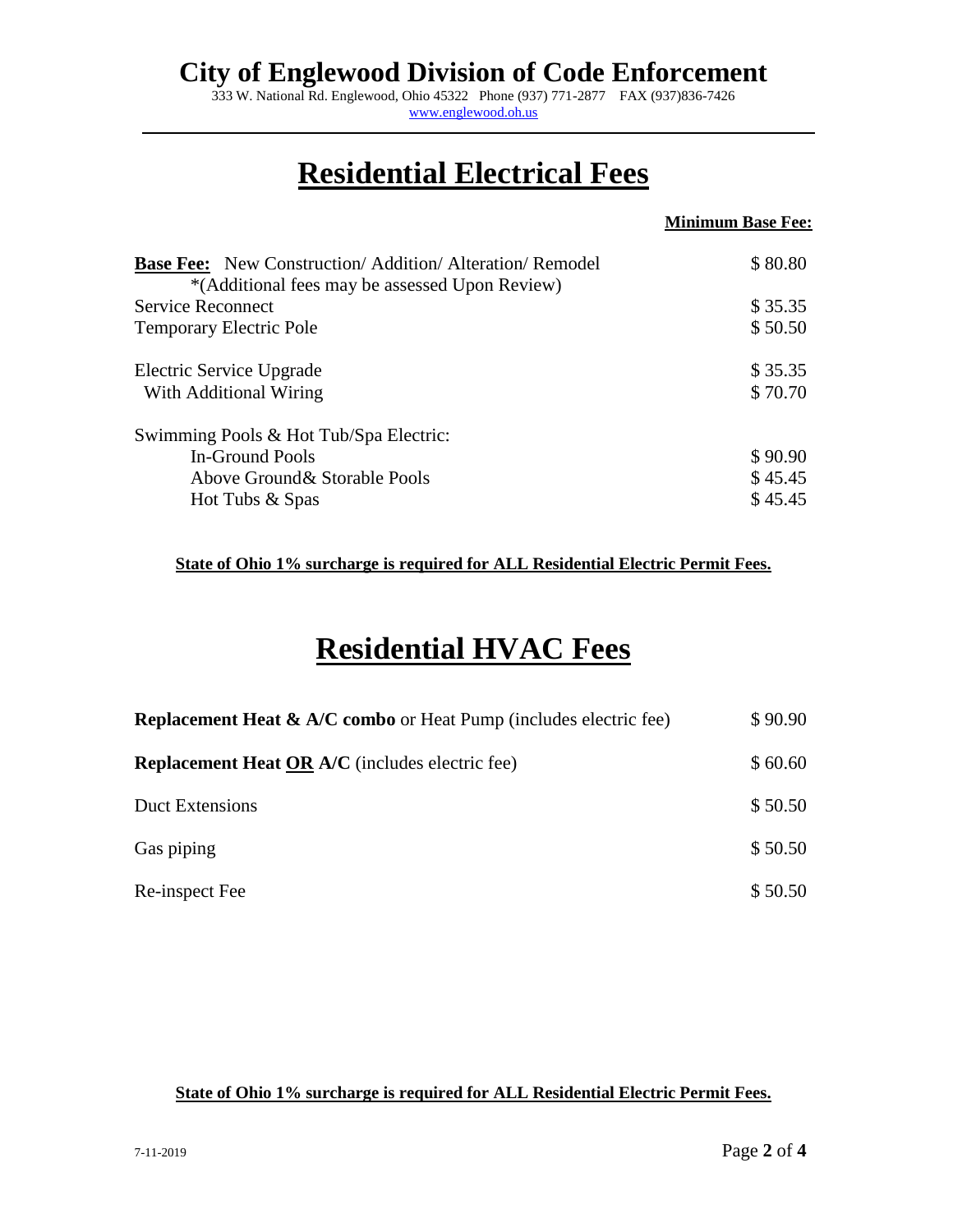333 W. National Rd. Englewood, Ohio 45322 Phone (937) 771-2877 FAX (937)836-7426 [www.englewood.oh.us](http://www.englewood.oh.us/)

## **Commercial (OBC) Fees**

*(Additional fees may be assessed upon review based on scope of project)*

#### **Minimum Base Fee**

| <b>Building Fees:</b> New Construction/Addition/Alteration/Remodel                   | \$154.50 |
|--------------------------------------------------------------------------------------|----------|
| <b>Partial Permits</b> (Footing & Foundation/New Building Shell/New Interior Finish) | \$154.50 |

| <b>Electrical Fees:</b> New Construction/ Addition/ Alteration/ Remodel<br><b>Service Reconnect</b><br><b>Temporary Electric Pole</b> | \$154.50<br>\$77.25<br>\$77.25 |
|---------------------------------------------------------------------------------------------------------------------------------------|--------------------------------|
| <b>Mechanical Fees: New Construction/ Addition/ Alteration/ Remodel</b>                                                               | \$154.50                       |
| <b>Gas Piping Fees:</b>                                                                                                               | \$154.50                       |
| <b>Automatic Sprinkler and Other Fire Suppression Systems:</b>                                                                        | \$154.50                       |
| <b>Fire Alarm:</b>                                                                                                                    | \$154.50                       |
| <b>Industrialized Unit Fees:</b>                                                                                                      | \$154.50                       |
| <b>Minor Alteration:</b>                                                                                                              | \$77.25                        |
| <b>Sign Fees:</b><br>Small Sign: Under 30 S.F.<br>Structural                                                                          | \$77.25                        |
| Electrical                                                                                                                            | \$77.25                        |

Large Sign: *Over 30 S.F.* Structural \$154.50

Electrical \$154.50

#### **State of Ohio 3% surcharge is required for ALL Commercial Permit Fees.**